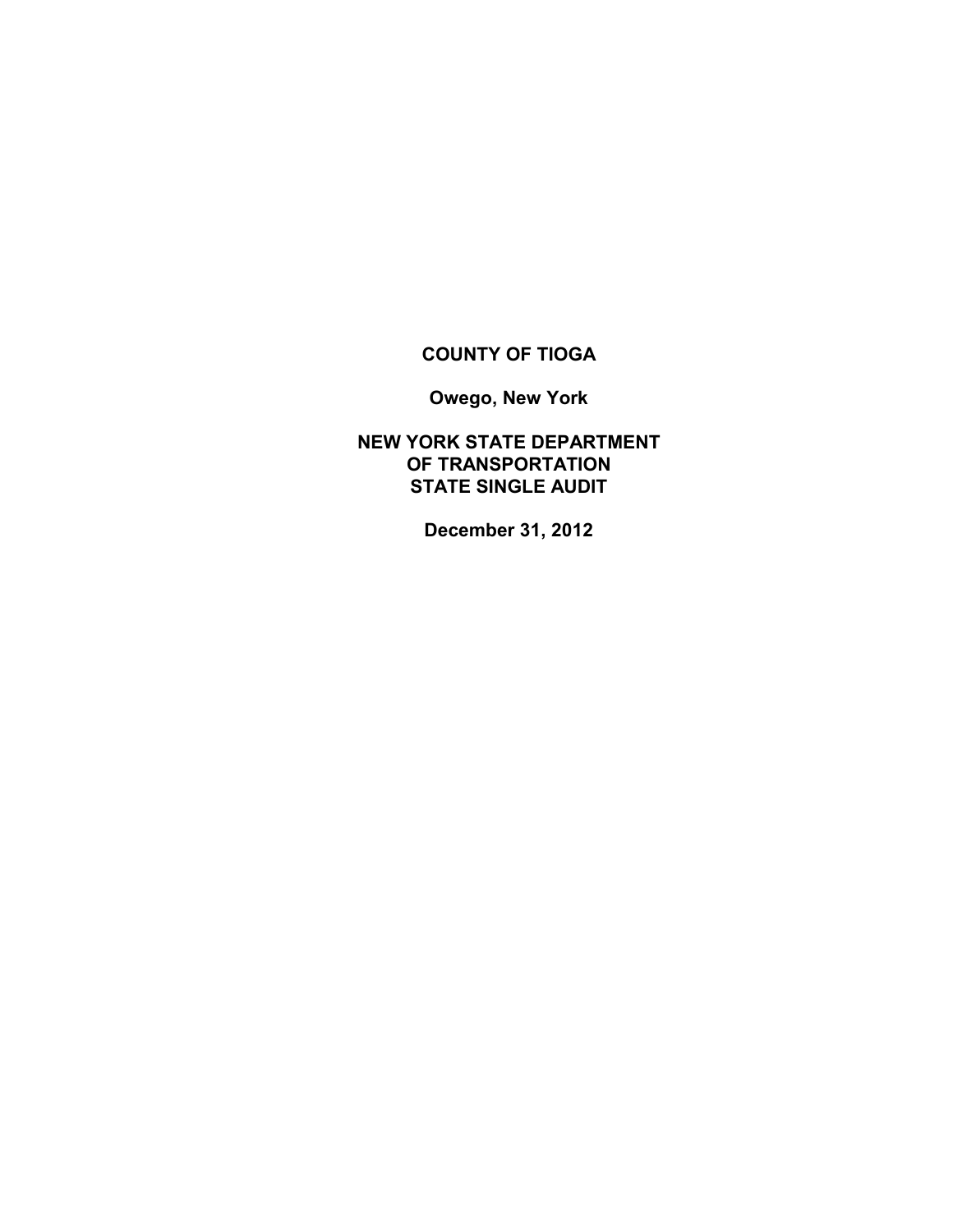# COUNTY OF TIOGA NEW YORK STATE DEPARTMENT OF TRANSPORTATION STATE SINGLE AUDIT DECEMBER 31, 2012

|                                           | $1 - 2$          |
|-------------------------------------------|------------------|
|                                           | -3               |
|                                           | $\boldsymbol{4}$ |
| Schedule of Findings and Questioned Costs | 5                |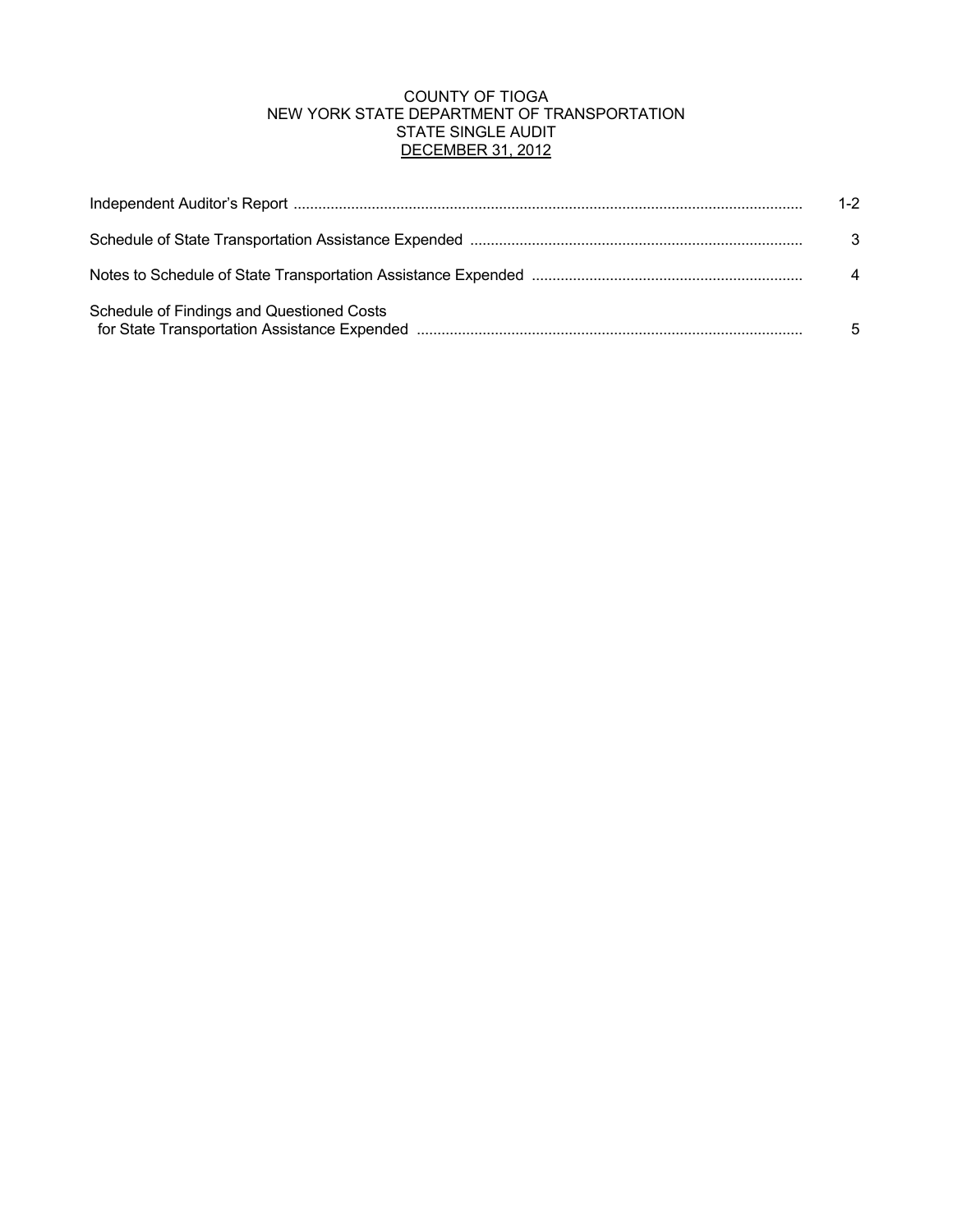Ī John H. Dietershagen, C.P.A. Jerry E. Mickelson, C.P.A. Thomas K. Van Derzee, C.P.A. Debbie Conley Jordan, C.P.A. Patrick S. Jordan, C.P.A. Duane R. Shoen, C.P.A. Lesley L. Horner, C.P.A. D. Leslie Spurgin, C.P.A.



# **Ciaschi Dietershagen Little Mickelson & Company, LLP**

*Certified Public Accountants and Consultants*

Frederick J. Ciaschi, C.P.A.

#### INDEPENDENT AUDITOR'S REPORT ON COMPLIANCE AND CONTROLS OVER STATE TRANSPORTATION ASSISTANCE EXPENDED BASED ON AN AUDIT OF FINANCIAL STATEMENTS PERFORMED IN ACCORDANCE WITH *GOVERNMENT AUDITING STANDARDS*

County Legislature County of Tioga Owego, New York

# **Report on Compliance**

We have audited the County of Tioga's (the County) compliance with the types of compliance requirements described in the preliminary Draft Part 43 of the New York State Codification of Rules and Regulations (NYCRR) that could have a direct and material effect on each state transportation assistance program tested for the year ended December 31, 2012. The programs tested are identified in the summary of audit results section of the accompanying Schedule of Findings and Questioned Costs.

# **Management's Responsibility**

Management is responsible for compliance with the requirements of laws, regulations, contracts and grants applicable to each state transportation assistance program tested.

#### **Auditor's Responsibility**

Our responsibility is to express an opinion on compliance for each of the County's state transportation assistance program tested based on our audit of the types of requirements referred to above.

We conducted our audit of compliance in accordance with generally accepted auditing standards; the standards applicable to financial audits contained in Government Auditing Standards, issued by the Comptroller General of the United States; and Draft Part 43 of NYCRR. Those standards and Draft Part 43 require that we plan and perform the audit to obtain reasonable assurance about whether non-compliance with the types of compliance requirements referred to above, that could have a direct and material effect on the state transportation assistance programs tested, has occurred. An audit includes examining, on a test basis, evidence about the County's compliance with those requirements and performing such other procedures as we considered necessary in the circumstances.

We believe that our audit provides a reasonable basis for our opinion on compliance with each state transportation assistance program tested. However, our audit does not provide a legal determination of the County's compliance with those requirements.

39 Church Street Cortland, New York 13045 607-753-7439 *fax 607-753-7874*

- 1 -

 401 East State Street ~ Suite 500 Ithaca, New York 14850 607-272-4444 *fax 607-273-8372* **w[ww.cdlm.com](www.cdlm.com)**

**CORTLAND ITHACA WATKINS GLEN**

108 West Fourth Street Watkins Glen, New York 14891 607-535-4443 *fax 607-535-6220*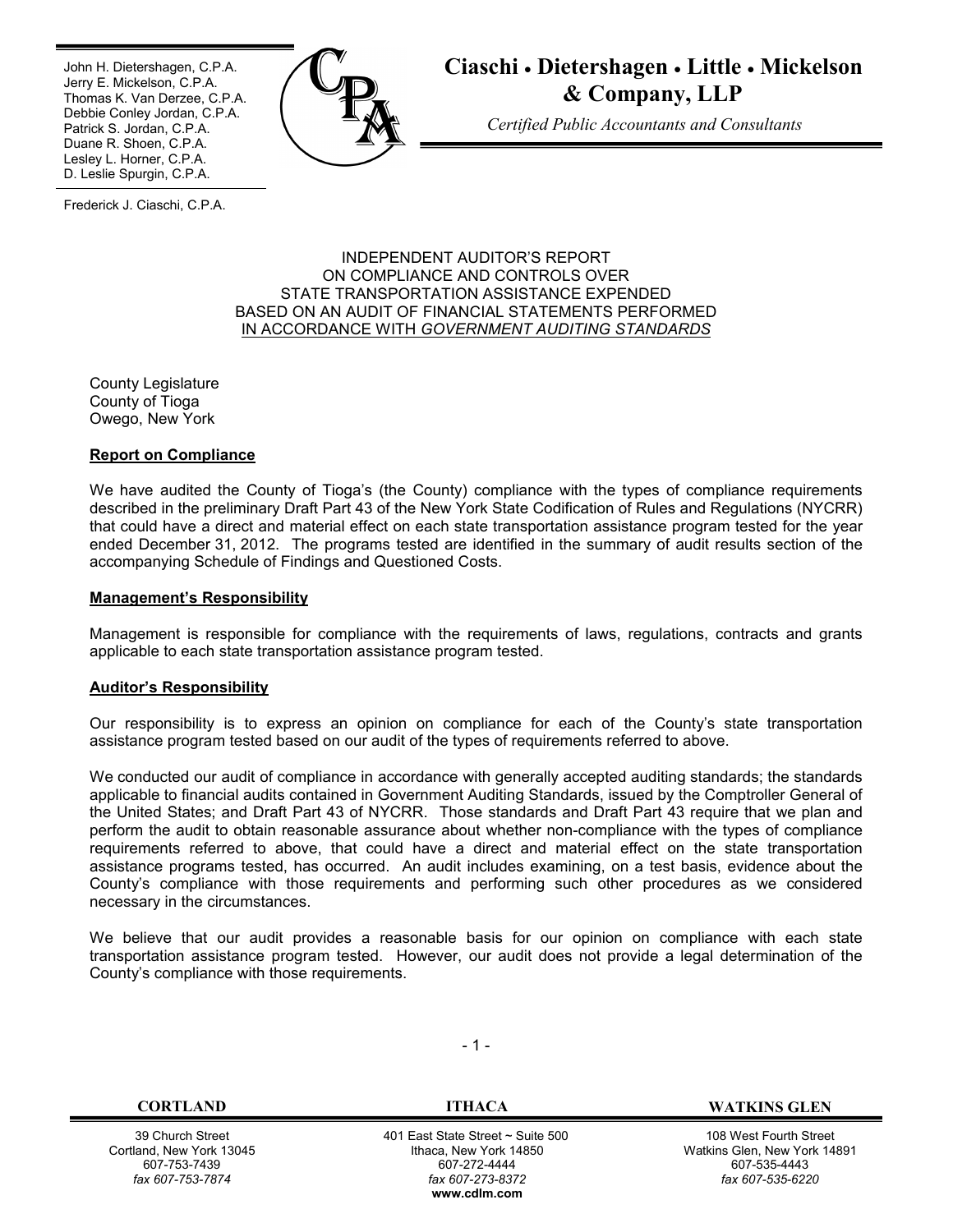#### **Opinion on Each State Transportation Assistance Program Tested**

In our opinion, the County of Tioga complied, in all material respects, with the requirements referred to above that could have a direct and material effect on each of its state transportation assistance programs tested for the year ended December 31, 2012.

# **Report on Internal Control Over Compliance**

Management of the County of Tioga is responsible for establishing and maintaining effective internal control over compliance with the requirements of laws, regulations, contracts, and grants applicable to state transportation assistance programs tested. In planning and performing our audit of compliance, we considered the County's internal control over compliance with the types of requirements that could have a direct and material effect on the state transportation assistance programs tested to determine the auditing procedures that are appropriate in the circumstances for the purpose of expressing our opinion on compliance in accordance with Draft Part 43 of NYCRR, but not for the purpose of expressing an opinion on the effectiveness of internal control over compliance. Accordingly, we do not express an opinion on the effectiveness of the County's internal control over compliance.

A deficiency in internal control over compliance exists when the design or operation of a control over compliance does not allow management or employees, in the normal course of performing their assigned functions, to prevent, or detect and correct noncompliance with a type of compliance requirement of a federal program on a timely basis. A material weakness in internal control over compliance is a deficiency, or a combination of deficiencies, in internal control over compliance, such that there is a reasonable possibility that material noncompliance with a type of compliance requirement of a federal program will not be prevented, or detected and corrected on a timely basis. A significant deficiency in internal control over compliance is a deficiency, or combination of deficiencies, in internal control over compliance with a type of compliance requirement of a federal program that is less severe than a material weakness in internal control over compliance, yet is important enough to merit attention by those charged with governance.

Our consideration of internal control over compliance was for the limited purpose described in the first paragraph of this section and was not designed to identify all deficiencies in internal control over compliance that might be material weaknesses or significant deficiencies. We did not identify any deficiencies in internal control over compliance that we consider to be material weaknesses. However, material weaknesses may exist that have not been identified.

#### **Schedule of State Transportation Assistance Expended**

We have audited the financial statements of the County of Tioga as of December 31, 2012 and for the year ended December 31, 2012, and have issued our report thereon dated September 9, 2013. Our audit was performed for the purpose of forming an opinion on the County of Tioga's financial statements taken as a whole. The accompanying Schedule of State Transportation Assistance Expended is presented for purposes of additional analysis as required by Draft Part 43 of NYCRR, and is not a required part of the basic financial statements. Such information has been subjected to the auditing procedures applied in the audit of the financial statements and, in our opinion, is fairly stated, in all material respects, in relation to the financial statements taken as a whole.

This report is intended solely for the information and use of the County of Tioga's management and the New York State Department of Transportation. However, this report is a matter of public record and its distribution is not limited.

Cinschi, Dicturlagn, Little, Mickelson & Co., LLP

September 9, 2013 Ithaca, New York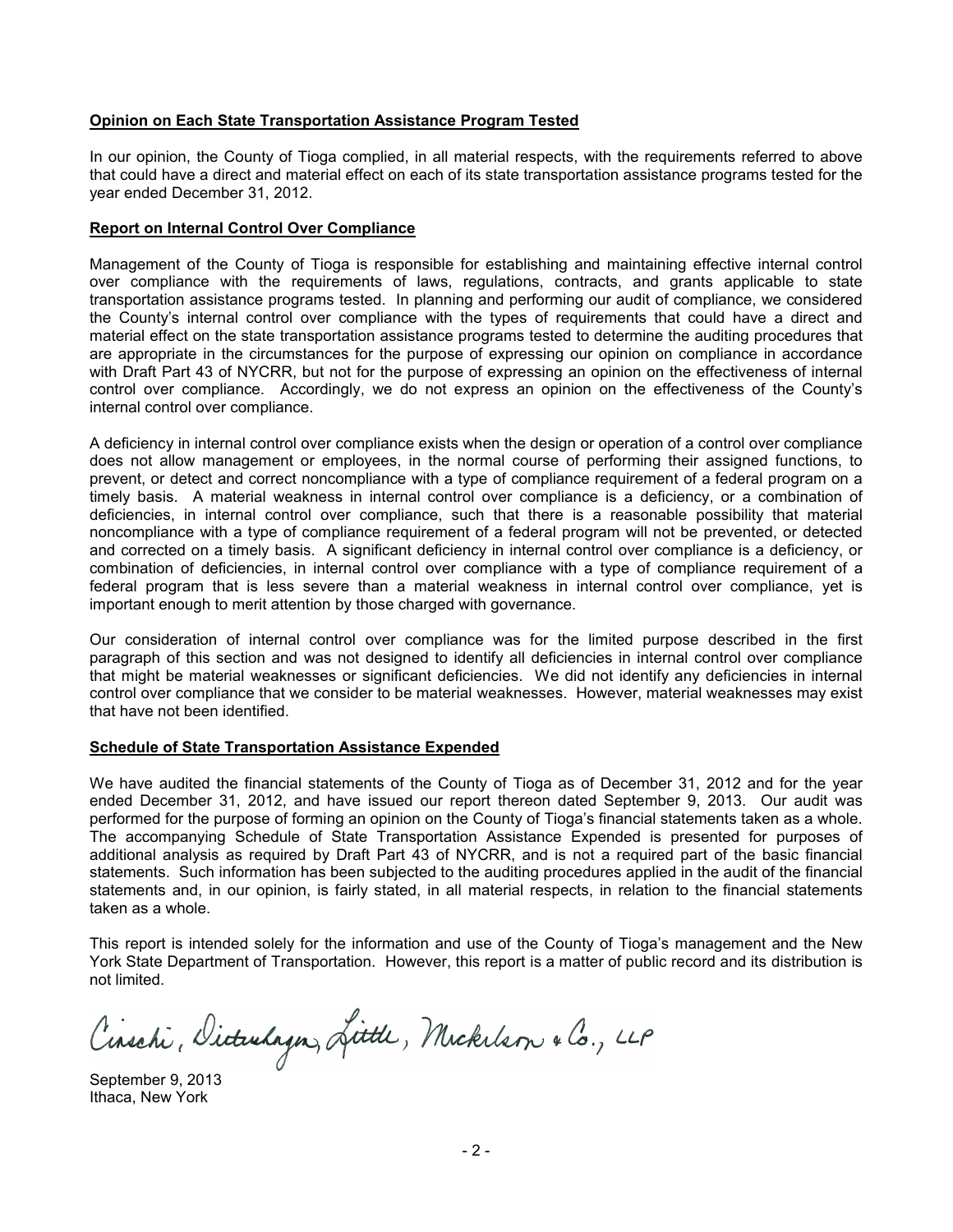# COUNTY OF TIOGA SCHEDULE OF STATE TRANSPORTATION ASSISTANCE EXPENDED FOR THE YEAR ENDED DECEMBER 31, 2012

| Program Title                                                                                | <b>NYSDOT</b><br>Contract | Ref. Number | Expenditures    |  |
|----------------------------------------------------------------------------------------------|---------------------------|-------------|-----------------|--|
| Consolidated Local Streets and Highway<br>Improvement Program (CHIPS) - Capital<br>Component |                           |             | \$<br>1,181,339 |  |
| <b>State Transit Operating Assistance</b>                                                    |                           | N/A         | 698,001         |  |
| State Matching Share of Highway Planning<br>and Construction/Marchiselli Programs            | Various                   | N/A         | -0-             |  |
| <b>Total State Transportation Assistance Expended</b>                                        |                           |             | \$<br>1,879,340 |  |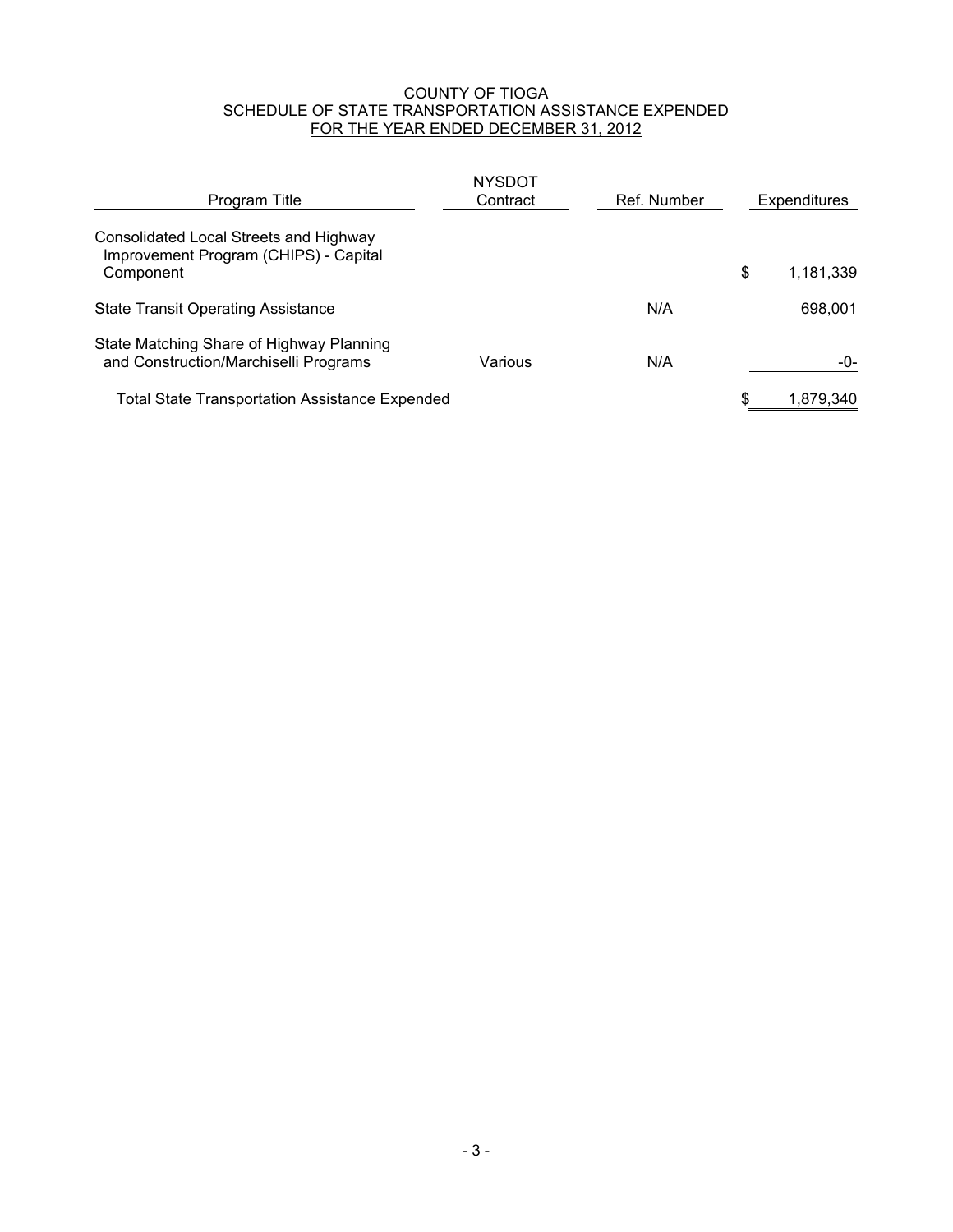# COUNTY OF TIOGA NOTES TO SCHEDULE OF STATE TRANSPORTATION ASSISTANCE EXPENDED DECEMBER 31, 2012

# Note 1 - General

The accompanying Schedule of State Transportation Assistance Expended of the County of Tioga presents the activity of all financial assistance programs provided by the New York State Department of Transportation.

# Note 2 - Basis of Accounting

The accompanying Schedule of State Transportation Expended is presented using the accrual basis of accounting.

# Note 3 - Matching Cost

The costs associated with the federal and local shares of the Marchiselli projects are not included in the reported expenditures.